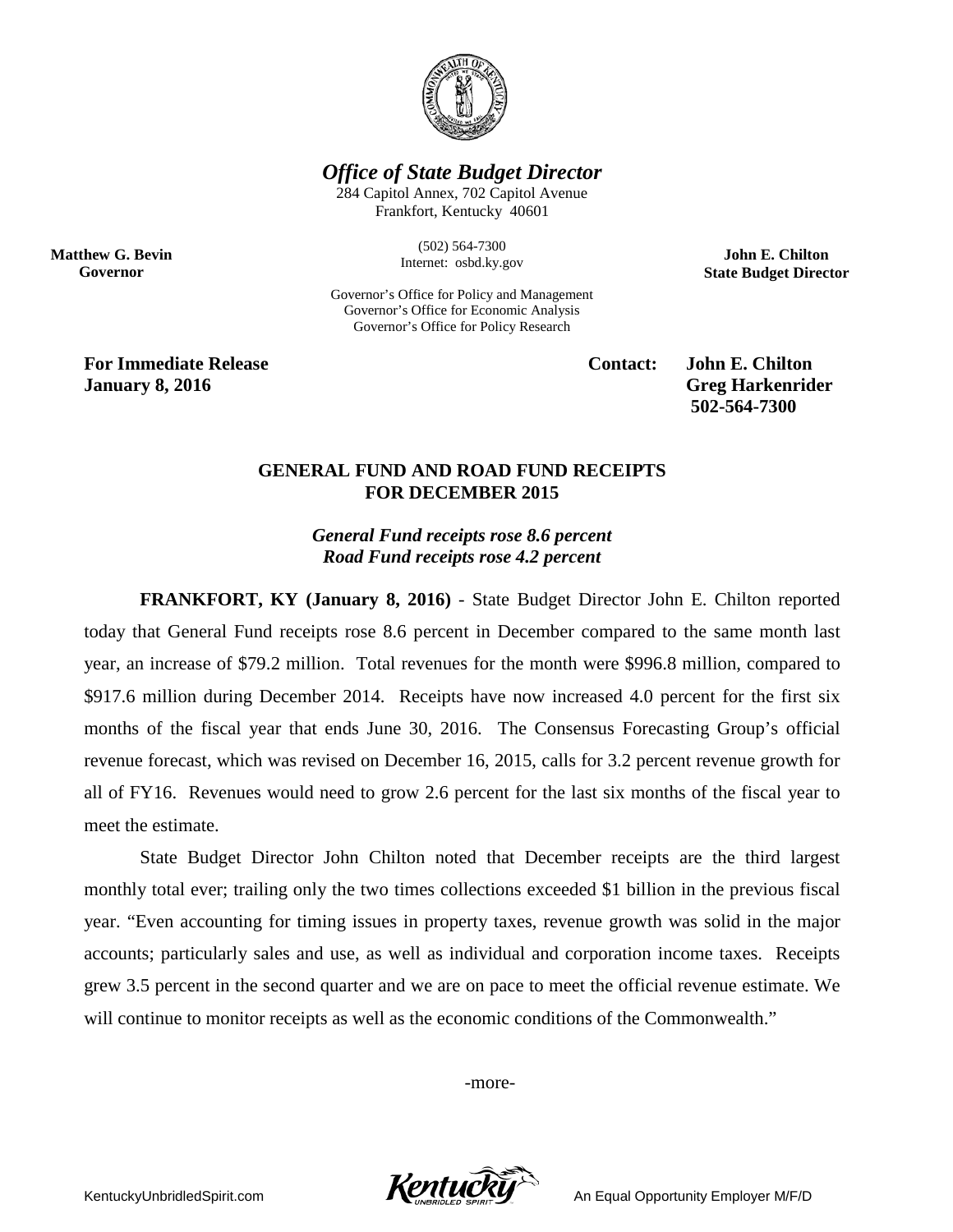Among the major accounts:

- Sales and use tax receipts rose 6.9 percent in December and have increased 6.2 percent for the year.
- Corporation income tax receipts increased 17.0 percent and are up 8.7 percent for the year.
- Individual income tax collections rose 11.0 percent in December due in large part to strong withholding growth. Year-to-date collections in this account have increased 4.7 percent.
- Property tax collections grew 16.0 percent and are up 2.7 percent for the year.
- Cigarette tax receipts continued their strong performance, growing 8.6 percent in December. For the first six months of the year collections have increased 3.0 percent.
- Coal severance tax receipts decreased 39.2 percent in December and have fallen 26.0 percent for the year. The official revenue estimate for FY16 is 23.2 percent less than FY15.

Road Fund receipts increased 4.2 percent in December on the strength of a record-setting month of motor vehicle usage tax collections. Vehicle usage tax collections arise from vehicle sale transactions. Collections for the month were \$128.8 million compared to \$123.6 last December. Including all Road Fund taxes, receipts have declined 5.4 percent for the year. Official Road Fund estimates call for a decrease in revenues of 5.3 percent for the fiscal year. Based on year-to-date tax collections, revenues can decline 5.2 percent for the remainder of FY16 to meet the estimate. Chilton noted that while December motor vehicle usage tax collections of \$52.2 million were inflated due to a timing issue; when November and December receipts are combined, growth still exceeded 18 percent. Among the other accounts, motor fuels receipts fell 19.7 percent in December, and are down 17.4 percent for the first six months. Motor vehicle usage revenue grew 52.9 percent in December and has increased 15.6 percent year-to-date. License and privilege receipts increased 12.4 percent for the month and have grown 5.9 percent for the year.

-30-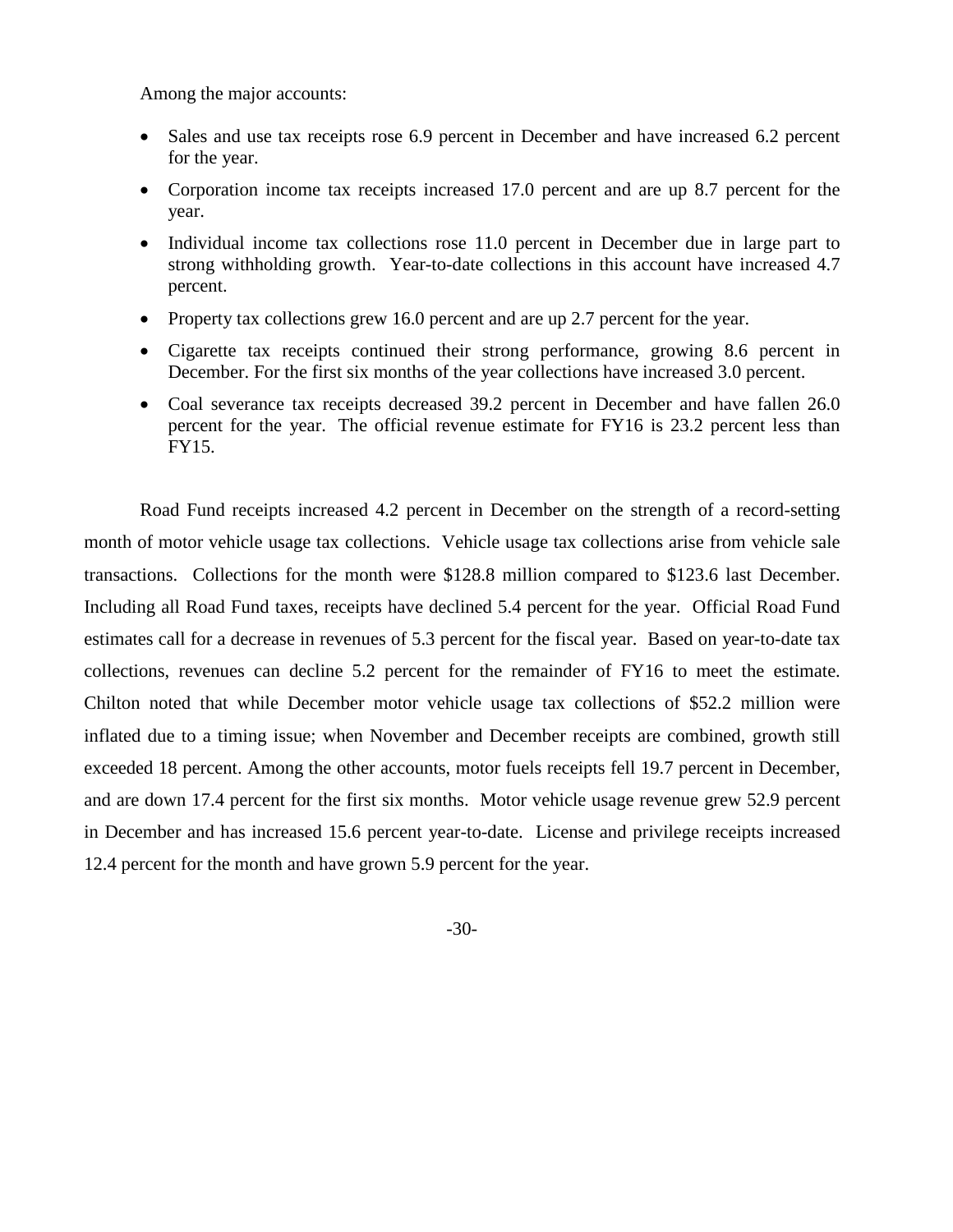## Volume 55 Number 6

## KENTUCKY STATE GOVERNMENT REVENUE 1. GENERAL FUND REVENUE

|                                        | <b>DECEMBER</b> |               |           | <b>JULY THROUGH DECEMBER</b> |                 |                        |  |
|----------------------------------------|-----------------|---------------|-----------|------------------------------|-----------------|------------------------|--|
|                                        | 2015            | 2014          | % Change  | FY 2016                      | FY 2015         | % Change               |  |
| TOTAL GENERAL FUND                     | \$996,796,879   | \$917,568,262 | 8.6%      | \$5,070,353,237              | \$4,877,338,778 | 4.0%                   |  |
| <b>Tax Receipts</b>                    | \$975,120,039   | \$890,998,043 | 9.4%      | \$4,895,844,064              | \$4,693,479,311 | 4.3%                   |  |
| Sales and Gross Receipts               | \$328,259,892   | \$306,541,605 | 7.1%      | \$2,006,635,573              | \$1,893,971,565 | 5.9%                   |  |
| <b>Beer Consumption</b>                | 552,510         | 416,683       | 32.6%     | 3,489,346                    | 3,113,203       | 12.1%                  |  |
| <b>Beer Wholesale</b>                  | 4,382,639       | 3,896,281     | 12.5%     | 32,496,745                   | 29,642,833      | 9.6%                   |  |
| Cigarette                              | 20,048,905      | 18,460,622    | 8.6%      | 115,676,724                  | 112,315,711     | 3.0%                   |  |
| <b>Distilled Spirits Case Sales</b>    | 11,975          | 11,011        | 8.8%      | 70,761                       | 65,634          | 7.8%                   |  |
| <b>Distilled Spirits Consumption</b>   | 1,179,713       | 998,568       | 18.1%     | 6,659,556                    | 6,166,887       | 8.0%                   |  |
| <b>Distilled Spirits Wholesale</b>     | 3,394,117       | 3,122,690     | 8.7%      | 19,800,979                   | 17,825,011      | 11.1%                  |  |
| Insurance Premium                      | 99,792          | 6,966         | 1332.7%   | 45,879,260                   | 44,704,759      | 2.6%                   |  |
| Pari-Mutuel                            | 256,408         | 195,761       | 31.0%     | 1,773,611                    | 1,379,775       | 28.5%                  |  |
| Race Track Admission                   | 13,201          | 48,403        | $-72.7%$  | 132,854                      | 145,963         | $-9.0%$                |  |
| Sales and Use                          | 289,388,404     | 270,604,179   | 6.9%      | 1,727,701,719                | 1,626,908,119   | 6.2%                   |  |
| <b>Wine Consumption</b>                | 441,625         | 290,565       | 52.0%     | 1,648,047                    | 1,472,455       | 11.9%                  |  |
| Wine Wholesale                         | 1,496,939       | 1,668,321     | $-10.3%$  | 8,327,708                    | 8,055,116       | 3.4%                   |  |
| <b>Telecommunications Tax</b>          | 5,398,951       | 5,382,457     | 0.3%      | 32,259,763                   | 31,442,383      | 2.6%                   |  |
| <b>Other Tobacco Products</b>          | 1,594,712       | 1,439,098     | 10.8%     | 10,712,488                   | 10,732,714      | $-0.2%$                |  |
| Floor Stock Tax                        | 0               | 0             | ---       | 6,012                        | 1,001           | 500.3%                 |  |
| License and Privilege                  | \$31,187,882    | \$40,207,983  | $-22.4%$  | \$172,245,253                | \$206,269,750   | $-16.5%$               |  |
| Alc. Bev. License Suspension           | 13,176          | 25,950        | $-49.2%$  | 236,901                      | 220,430         | 7.5%                   |  |
| Coal Severance                         | 10,053,935      | 16,546,798    | $-39.2%$  | 72,215,660                   | 97,550,789      | $-26.0%$               |  |
| <b>Corporation License</b>             | 39,635          | 21,138        | 87.5%     | 70,318                       | 303,930         | $-76.9%$               |  |
| <b>Corporation Organization</b>        | 0               | 24,850        | $-100.0%$ | 91,685                       | 37,591          | 143.9%                 |  |
| Occupational Licenses                  | 10,770          | 7,992         | 34.8%     | 87,111                       | 72,907          | 19.5%                  |  |
| Oil Production                         | 351,333         | 802,648       | $-56.2%$  | 2,858,408                    | 6,563,078       | $-56.4%$               |  |
| Race Track License                     | 52,500          | 107,575       | $-51.2%$  | 212,500                      | 238,350         | $-10.8%$               |  |
| <b>Bank Franchise Tax</b>              | 401,469         | 123,132       | 226.0%    | 864,332                      | (16, 159)       |                        |  |
| <b>Driver License Fees</b>             | 43,793          | 45,745        | $-4.3%$   | 326,428                      | 351,707         | $-7.2%$                |  |
| <b>Minerals Severance</b>              | 1,781,385       | 669,475       | 166.1%    | 10,687,890                   | 8,575,460       | 24.6%                  |  |
| <b>Natural Gas Severance</b>           | 828,937         | 1,545,786     | $-46.4%$  | 4,390,054                    | 9,343,509       | $-53.0%$               |  |
| <b>Limited Liability Entity</b>        | 17,610,947      | 20,286,894    | $-13.2%$  | 80,203,965                   | 83,028,158      | $-3.4%$                |  |
| Income                                 | \$472,502,943   | \$421,086,861 | 12.2%     | \$2,296,380,085              | \$2,184,739,846 | 5.1%                   |  |
| Corporation                            | 97,768,898      | 83,555,038    | 17.0%     | 226,925,277                  | 208,854,950     | 8.7%                   |  |
| Individual                             | 374,734,044     | 337,531,823   | 11.0%     | 2,069,454,809                | 1,975,884,896   | 4.7%                   |  |
| Property                               | \$137,652,763   | \$118,626,991 | 16.0%     | \$380,338,302                | \$370,430,077   | 2.7%                   |  |
| <b>Building &amp; Loan Association</b> | (11,602)        | 0             |           | (11, 881)                    | (498, 150)      |                        |  |
| General - Real                         | 85,540,423      | 75,001,600    | 14.1%     | 195,484,118                  | 184,469,693     | 6.0%                   |  |
| General - Tangible                     | 45,853,068      | 35,367,252    | 29.6%     | 131,017,499                  | 131, 191, 308   | $-0.1%$                |  |
| <b>Omitted &amp; Delinquent</b>        | 2,963,425       | 2,840,951     | 4.3%      | 3,785,168                    | 6,033,049       | $-37.3%$               |  |
| <b>Public Service</b>                  | 2,909,319       | 5,414,102     | $-46.3%$  | 49,097,477                   | 48,380,070      | 1.5%                   |  |
| Other                                  | 398,130         | 3,086         | $---$     | 965,921                      | 854,106         | 13.1%                  |  |
| Inheritance                            | \$3,596,477     | \$2,665,859   | 34.9%     | 27,908,639                   | 25,785,961      | 8.2%                   |  |
| Miscellaneous                          | \$1,920,083     | \$1,868,744   | 2.7%      | \$12,336,211                 | \$12,282,111    | 0.4%                   |  |
| Legal Process                          | 1,071,528       | 1,084,519     | $-1.2%$   | 7,322,395                    | 7,531,125       | $-2.8\%$               |  |
| T. V. A. In Lieu Payments              | 848,556         | 784,225       | 8.2%      | 5,028,475                    | 4,747,082       | 5.9%                   |  |
| Other                                  | 0               | 0             | ---       | (14, 659)                    | 3,904           | $---$                  |  |
| Nontax Receipts                        | \$21,581,875    | \$26,708,018  | $-19.2%$  | \$170,753,273                | \$182,960,060   | $-6.7%$                |  |
| <b>Departmental Fees</b>               | 1,847,718       | 1,724,934     | 7.1%      | 7,921,966                    | 7,164,730       | 10.6%                  |  |
| <b>PSC Assessment Fee</b>              | 356             | 50            | 612.8%    | 10,868,310                   | 14,671,653      | $-25.9%$               |  |
| Fines & Forfeitures                    | 1,513,062       | 1,588,755     | $-4.8%$   | 10,622,994                   | 11,119,926      | $-4.5%$                |  |
| Income on Investments                  | (102, 126)      | (96,067)      | ---       | (422,082)                    | (392, 431)      | $\qquad \qquad \cdots$ |  |
| Lottery                                | 18,500,000      | 19,500,000    | $-5.1%$   | 110,278,429                  | 109,500,000     | 0.7%                   |  |
| Sale of NOx Credits                    | 0               | 0             | $---$     | 0                            | 27,594          | $-100.0\%$             |  |
| Miscellaneous                          | (177, 135)      | 3,990,346     | ---       | 31,483,656                   | 40,868,589      | $-23.0%$               |  |
| Redeposit of State Funds               | \$94,964        | (\$137,798)   |           | 3,755,900                    | 899,407         | 317.6%                 |  |